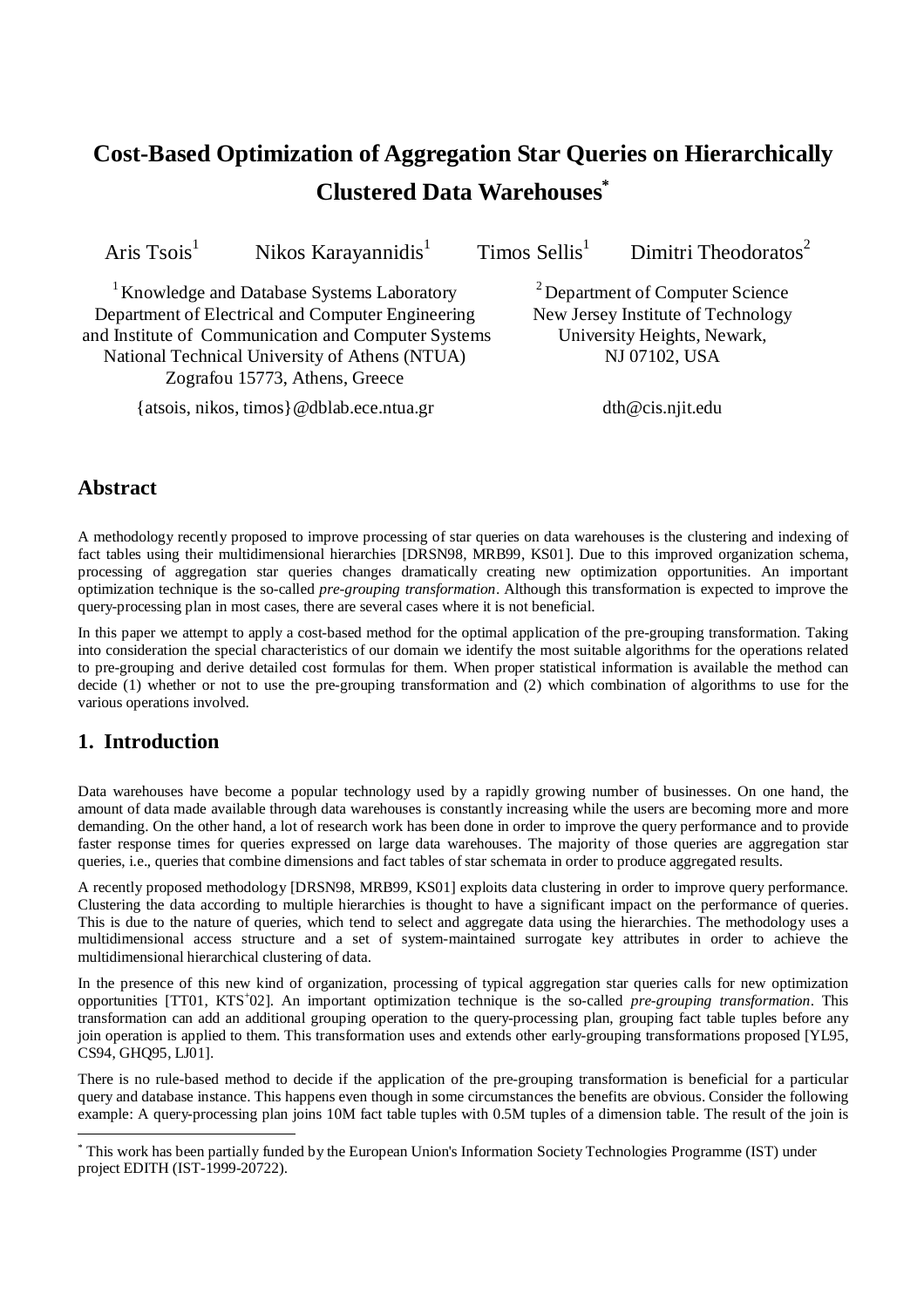then grouped and aggregated into 100 result tuples. The application of the pre-grouping transformation on this plan adds a new grouping operator which is applied on the fact table tuples, before the join operator. If this new operator outputs only 500 group tuples then only 500 tuples will participate in the join. In this case the benefits from applying pre-grouping are obvious. However, if the new operator outputs 5M tuples then it is possibly cheaper not to apply pre-grouping and use the original plan.

In this paper we argue that a cost-based method can be used to optimally apply the pre-grouping transformation. In order to define such a method we provide the means to estimate the cost of the various operators affected by pre-grouping. Since the cost of an operator depends on the algorithm used to implement it, before defining the cost formulas we also select the set of algorithms to be used. In addition, we consider specialized versions of the algorithms in order to use only algorithms that are expected to perform best in our scenario.

The paper is organized as follows: In Section 2, we describe the hierarchically clustered data warehouses and the structure of hierarchical surrogates keys. In Section 3, we define the class of aggregation star queries of interest, briefly describe the overall execution plan and present the pre-grouping transformation. In Section 4, we describe the adopted cost model, we identifying the most promising algorithms and present cost estimation functions and memory requirements. We also identify the statistical information required by the cost model and discuss the problems related their estimation. In Section 5, we conclude the paper and provide directions for future work.

### **2. The hierarchically clustered data warehouses**

The primary goal of a clustering technique is to place tuples that are most likely to be accessed together physically close to each other. Multidimensional clustering has been discussed in the field of multidimensional access methods [GG97, Sam90]. The necessity of good physical clustering in data warehousing and OLAP applications has arisen from the strenuous query loads that are typically imposed on such systems. Although a significant effort has been spent in deploying elaborate indexes for star schemata [NG95, NQ97, Sar97, CI98, WOS01] in order to speed up star queries, the problem still remains. A query that accesses a large number of fact table tuples that are stored in no particular order might result to as many I/Os as are the number of retrieved tuples, causing a prohibitive long response time.

In the context of a multidimensional data model with dimensions being organized into different granularity levels -i.e., hierarchies, the query load is heavily biased towards including hierarchical restrictions on the dimension data. Moreover it has been observed [DRSN98] that OLAP queries exhibit a sort of repetitiveness, in the sense that fact table data (corresponding to dimension values) that are related with a parent/child or sibling relationship will be accessed together. This property of OLAP workloads was called *hierarchical locality* [DRSN98]. Therefore the need for *hierarchical clustering* of the data is quite natural in such databases.

There have been already proposals for physical organizations [DRSN98, MRB99, KS01] that achieve such clustering on the fact table data of a star schema and exhibit very promising performance results for star queries. These methods apply a *hierarchical encoding* on each dimension table. The encoding is implemented through the assignment of a special *surrogate key* on each dimension table tuple, called *hierarchical surrogate key*, or simply *h-surrogate*. An h-surrogate is constructed as a *path of values* corresponding to dimension attributes that belong to a common hierarchy. For example, if the attributes Region, Area and Store represent a 3-level hierarchy of a *LOCATION* dimension, then an example of an h-surrogate value would be  $oc_1(Athens)/oc_2$  (South)/oc<sub>3</sub> (Store3), where the functions  $oc_i$  (i = 1,2,3) define a numbering scheme for each hierarchy level and assign some *order-code* to each hierarchical attribute value.



**Figure 1: The schema of hierarchically clustered data warehouse**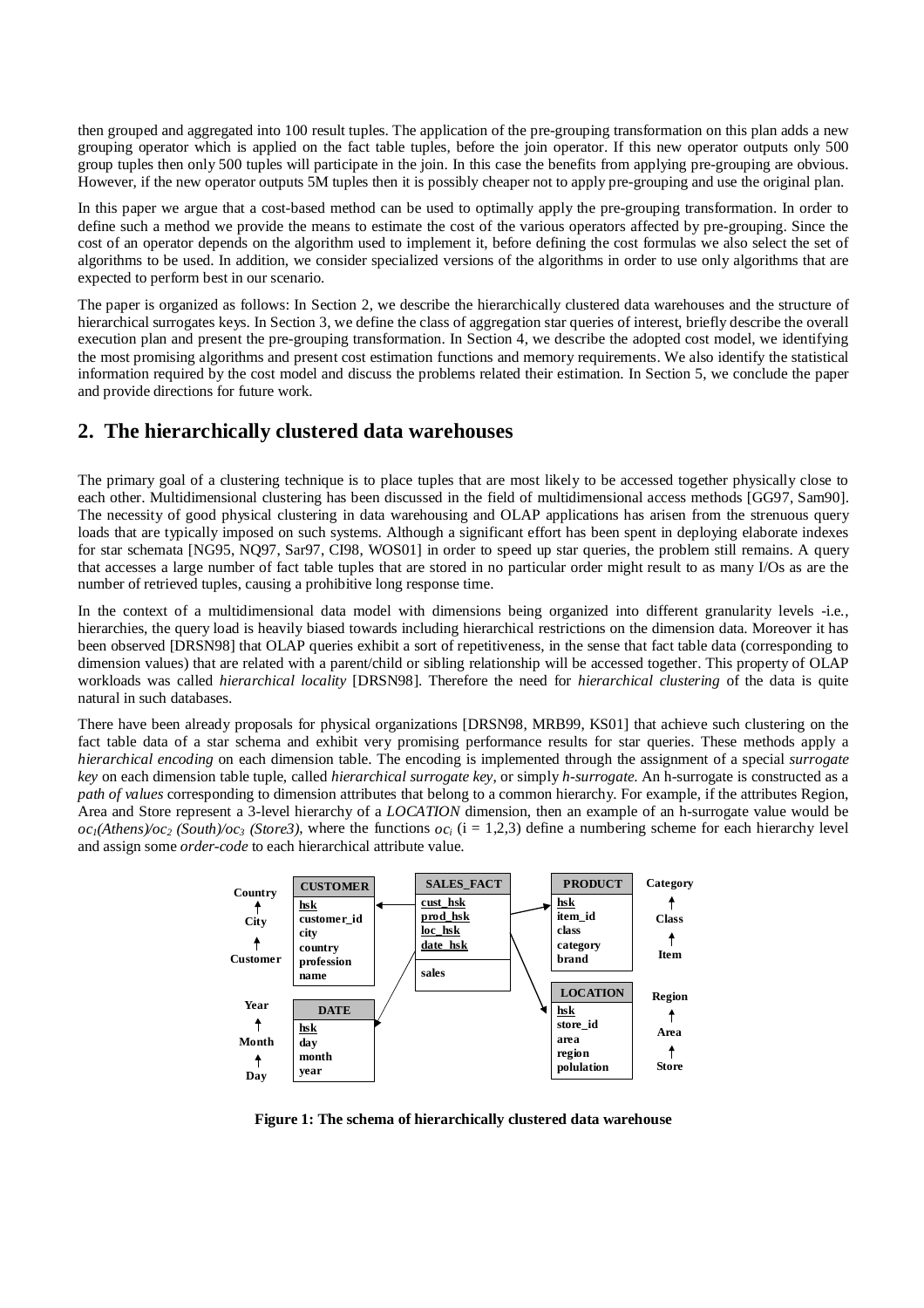| <b>SELECT</b> | SGA, Aggr                                                                                                                                                                                                             |
|---------------|-----------------------------------------------------------------------------------------------------------------------------------------------------------------------------------------------------------------------|
| FROM          | ft. D                                                                                                                                                                                                                 |
| WHERE         | $JC$ and $LP$                                                                                                                                                                                                         |
| GROUP BY      | <b>GA</b>                                                                                                                                                                                                             |
| SGA:          | Selection attribute(s) of dimension table(s) and/or measure attribute(s) of the fact                                                                                                                                  |
|               | table.                                                                                                                                                                                                                |
| Aggr:         | Aggregation function(s) $(MIN, MAX, COUNT, SUM, AVG)$ on measure attribute(s)                                                                                                                                         |
|               | of the fact table and/or on attribute(s) of the dimension table(s).                                                                                                                                                   |
| ft:           | The fact table.                                                                                                                                                                                                       |
| D:            | Dimension table(s) involved in the query $D_1, D_2, , D_N$ .                                                                                                                                                          |
| JC:           | Natural join conditions; joining the fact table ft with the involved dimension tables on                                                                                                                              |
|               | the h-surrogate (key-foreign key).                                                                                                                                                                                    |
| LP:           | A conjunction of local predicates on the dimension tables:                                                                                                                                                            |
|               | <b>LP=LOCPRED</b> <sub>1</sub> (D <sub>1</sub> ) $\wedge$ LOCPRED <sub>2</sub> (D <sub>2</sub> ) $\wedge$ $\wedge$ LOCPRED <sub>k</sub> (D <sub>k</sub> ); D <sub>1</sub> ,D <sub>2</sub> ,,D <sub>k</sub> = <b>D</b> |
| GA:           | Grouping attribute(s) of dimension table(s) and/or fact table.                                                                                                                                                        |

**Figure 2: The template for aggregation star queries** 

In Figure 1, we depict an example of a hierarchically clustered star schema for a simplified data warehouse consisting of four dimensions: *CUSTOMER, DATE PRODUCT* and *LOCATION* with the obvious semantics. Each dimension contains an hsurrogate attribute, and it is physically organized (i.e., clustered) by the order of its values (the hierarchies in each dimension table are shown in Figure 1 next to the table). The h-surrogates appear as the primary key of each dimension table. For the fact table hosting sales data, we depict the h-surrogate attributes that through foreign key relationships connect to the dimension tables. We assume a physical organization (e.g., [MRB99], or [KS01]) that exploits these attributes, in order to achieve hierarchical clustering of the fact table data. Finally, all the other attributes appearing in the dimension tables that do not explicitly belong to a hierarchy are called *feature attributes* since they provide additional information on the *hierarchy attributes* and are functionally dependent on one (or more) of them.

# **3. Query processing**

In this paper we focus on a class of typical OLAP queries used for ad-hoc analysis as well as for summary reports. These queries are aggregation star-join queries that join one fact table to a number of dimension tables. The join conditions are always key - foreign key equality conditions and the query may define *local restrictions* on each of the involved dimension tables. A local restriction on a dimension table is a restriction that involves only attributes of this table. The result of the join is required in a grouped and aggregated form. Figure 2 shows the SQL template of such queries, while an example query on the schema described in the previous Section is illustrated in Figure 3. The query asks for the sum of sales for each month of year 2001 and for each geographical region that has a population larger than 1 million people.

| SELECT   | D.month, L.region, SUM(F.sales)          |
|----------|------------------------------------------|
| FROM     | SALES FACT F, DATE D, LOCATION L         |
| WHERE    | F.date hsk=D.hsk AND F.loc hsk=L.hsk AND |
|          | D.year=2001 AND L.population > 1000000   |
| GROUP BY | D.month, L.region                        |

#### **Figure 3: An example aggregation star query**

Processing this class of queries is heavily influenced by the hierarchically clustering organization of the database. The existence of h-surrogates plays a very important role for query processing as explained later. In [TT01, KTS+02] an abstract processing plan for efficient handling of such queries over hierarchically clustered fact table is presented. We will now briefly describe the three main phases of this abstract processing plan:

In the first phase the local restrictions on the dimension tables are transformed into sets of h-surrogate ranges. Since the h-surrogate of a dimension table is a key attribute, any restrictions on the attributes of a dimension table can be transformed into a set of range restrictions on the h-surrogate. In the worst case, this transformation process requires the access of the entire dimension table. Still, in many typical cases when the local restrictions are expressed as an equality restriction on a hierarchy attribute, the transformation process can be accomplished by a simple point access on the dimension table [KTS<sup>+</sup>02].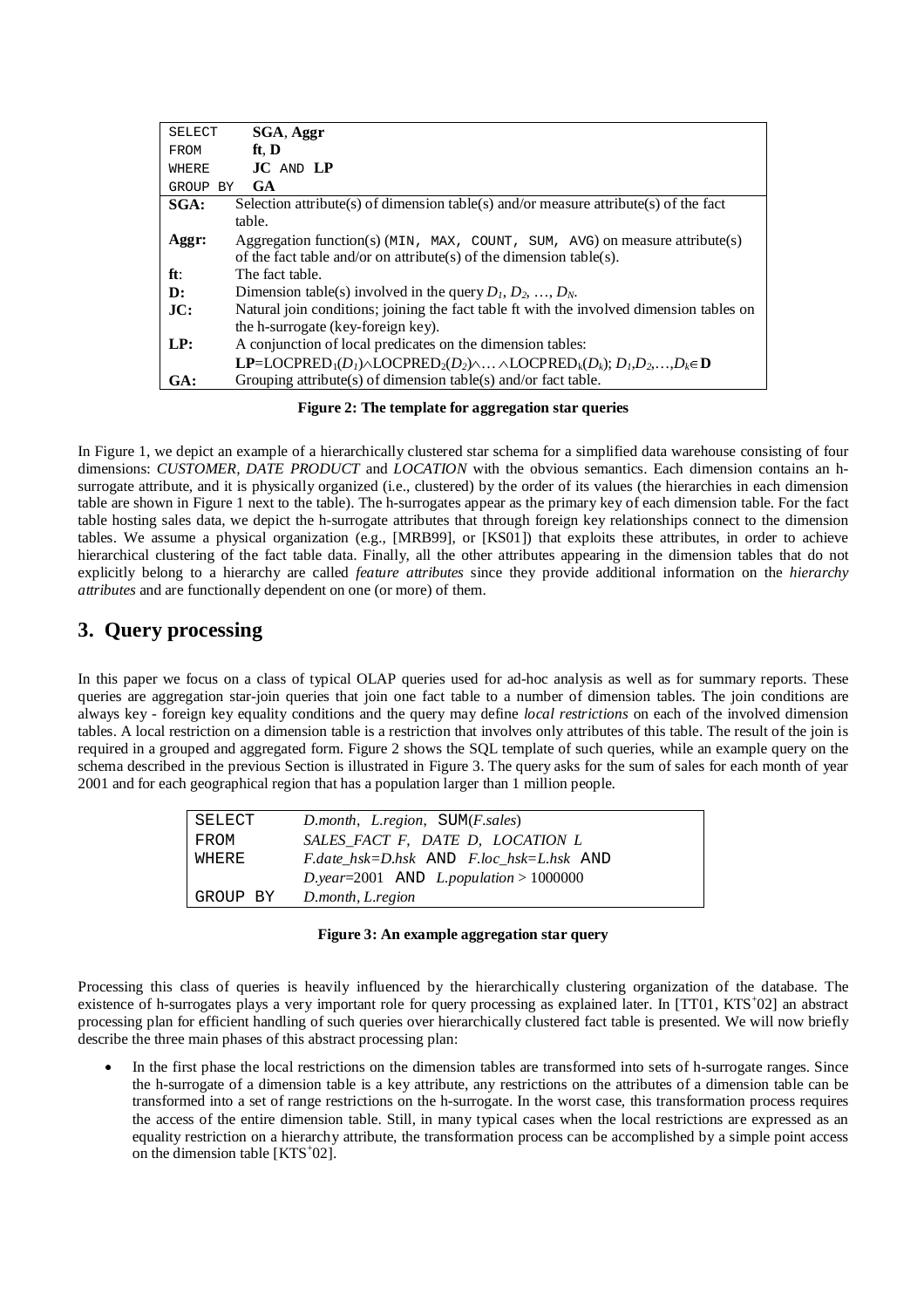

**Figure 4:The abstract processing plan** 

- In the second phase the h-surrogate ranges previously identified are used in order to access the fact table. Note that there is a set of ranges for each dimension restricted by the query. This implies that only tuples that satisfy all local restrictions imposed on dimensions are retrieved from the fact table. Using the multidimensional access method of the fact table, which clusters and organizes data based on the h-surrogates, the retrieval of the qualifying tuples can be performed in a very efficient manner [MBR99].
- In the third and final phase the tuples retrieved from the fact table must be joined with a number of dimension tables, grouped according to the grouping attributes and the required aggregations must be computed for each group. In this paper we focus on the cost-based optimization of this processing phase. Hence, the rest of this Section presents in detail the various steps in this processing phase as well as the pre-grouping transformation that can be applied.

#### **3.1. The third processing phase**

The input considered is usually a large set of fact table tuples. As previously described, all these tuples satisfy the local restrictions imposed by the query on the dimensions. The tuples need to be grouped and aggregated according to the grouping attributes and aggregation functions defined by the query. The grouping attributes are usually hierarchy or feature attributes of the dimensions involved while aggregations are usually performed on measure attributes of the fact table.

The straightforward way to form the required groups and perform the aggregations is to attach to each fact table tuple the required dimension table attributes and then perform a group and aggregation operation. This allows us to split the third processing phase into two stages: in the first stage the required dimension table attributes are attached to the fact table tuples. In the second stage the tuples resulting from the first stage are grouped and aggregated according to the query definition. Clearly, the first stage can be implemented by a number of standard join operations, called *residual joins* throughout this paper. Each such operation joins the result of the previous operation or the initial set of fact table tuples with one dimension table. The key – foreign key equality join condition guaranties that each fact table tuple is joined with exactly one tuple from the dimension table. The second stage can be implemented with a standard group and aggregation operation. All non-required attributes will be projected out before the result is returned to the user. The above processing steps described are shown in Figure 4.

#### **3.2. The pre-grouping transformation**

The operations presented above can be optimized using various standard optimization techniques such as the adequate selection of join and grouping algorithms. Furthermore, the existence of the h-surrogate allows for a new kind of transformation that is expected in most of the cases to perform better than the initial plan. This, so called *pre-grouping*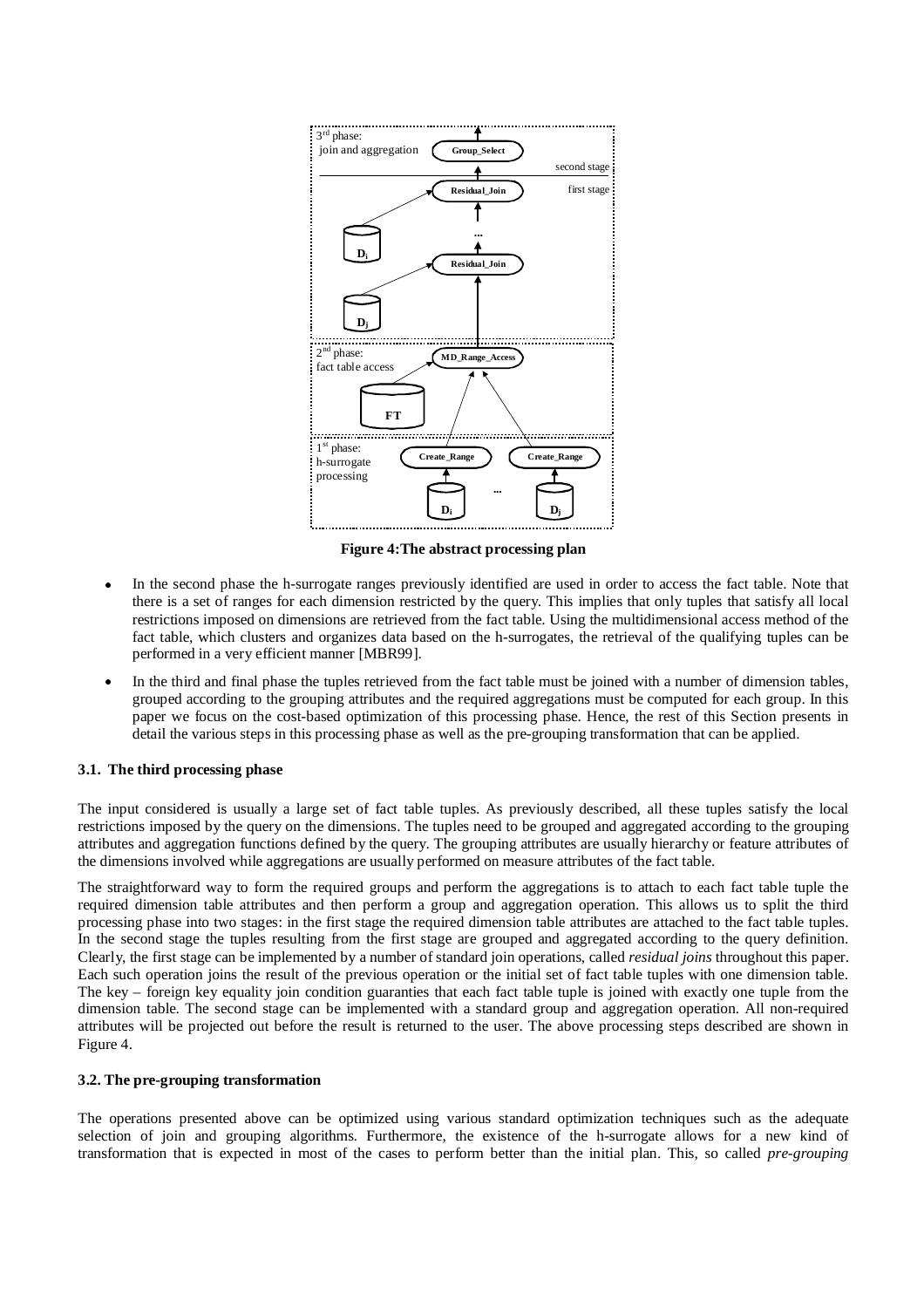transformation [Elh01, TT01, KTS<sup>+</sup>02], can be used to group and aggregate the fact table tuples before all join operations. The transformation reduces the number of tuples involved in the join operations while grouping is performed on tuples with a minimum number of attributes. Note that this kind of early grouping is different from other similar transformations [YL95, CS94, GHQ95, LJ01] that push grouping bellow join operations. These transformations do not alter the join conditions as pregrouping does.

The pre-grouping transformation exploits the functional relationship among the hierarchy attributes and the corresponding hsurrogate attribute stored in the fact table. This relationship allows us to group and aggregate tuples using a prefix of the hsurrogate value instead of the values of some hierarchy attributes of a dimension. In many cases this early grouping will not correspond exactly to the grouping required by the query. This means that a second grouping operation will have to be performed after the join operations in order to obtain the final result. In those cases the pre-grouping transformation splits the initial grouping and aggregation operation into two grouping and aggregation operations. This split is only possible for the class of decomposable aggregation functions as described in [YL95]. Fortunately, all standard SQL92 aggregation functions (MIN, MAX, SUM, COUNT, AVG) belong to this class. A more detailed description of the pre-grouping transformation can be found in  $[KTS<sup>+</sup>02, TT01]$ .

Let us now illustrate our transformation with an example query on the schema of Section 2. Assume we want to have a report about sales that took place in Athens containing the average sales value for each year and each profession of customers. In our schema each customer has only one profession. In the original version of the query plan, the third processing phase would join the fact table tuples retrieved by the second phase with the *CUSTOMER* and *DATE* dimension tables. Then, the resulting tuples would be grouped with respect to the *profession* and *year* attributes. For each group, the query would then report the profession, the year and the average sales value of the group.

Using the pre-grouping transformation we can modify the plan and split grouping into two stages: one before the residual join with the *CUSTOMER* dimension and one after. In order to do the split we use the fact table's h-surrogate attribute *date* hsk. This attribute corresponds to the *DATE* dimension and has the structure: *year*/*month*/*day*. Using only the *year* prefix-part of *date hsk (date hsk:year)* we can group the fact table tuples on *year* before any residual join operation. This early grouping operation will also be done on the *cust\_hsk* attribute of the fact table. This attribute corresponds to the *CUSTOMER* dimension and is required in order to obtain later the result grouped on the profession of customers. Recall that *cust* hsk is a key attribute and so it functionally defines all attributes of the *CUSTOMER* dimension including the *profession* attribute.

After the residual join operation with *CUSTOMER* we group the resulting tuples on *year* and *profession* just like the original plan. However, in this case the input to the final grouping operator will already be grouped on *year* and *customer\_id*. Also, the number of tuples that will be involved in the residual joins is expected to be much smaller. Figure 5 illustrates the original and the transformed part of the plan of our example query. The first and second processing phases of the query plan remain unchanged.

Note that in the above example the gain from applying the pre-grouping transformation is not obvious. For example, if each customer shops only once every year then the transformed plan will be more expensive to perform than the original one. Depending on the cost of the various operations, the size of the various tables and the data distribution, each of these plans could be cheaper that the other. Furthermore, there seems to be no method that could detect based on the syntax of the query which of the two plans is cheaper. We argue that a cost model can be used at run time to decide which of the two plans is to be preferred. The applicability of a cost model depends on a number of factors that are explained in the next Section.



**Figure 5: The 3rd processing phase of the example query**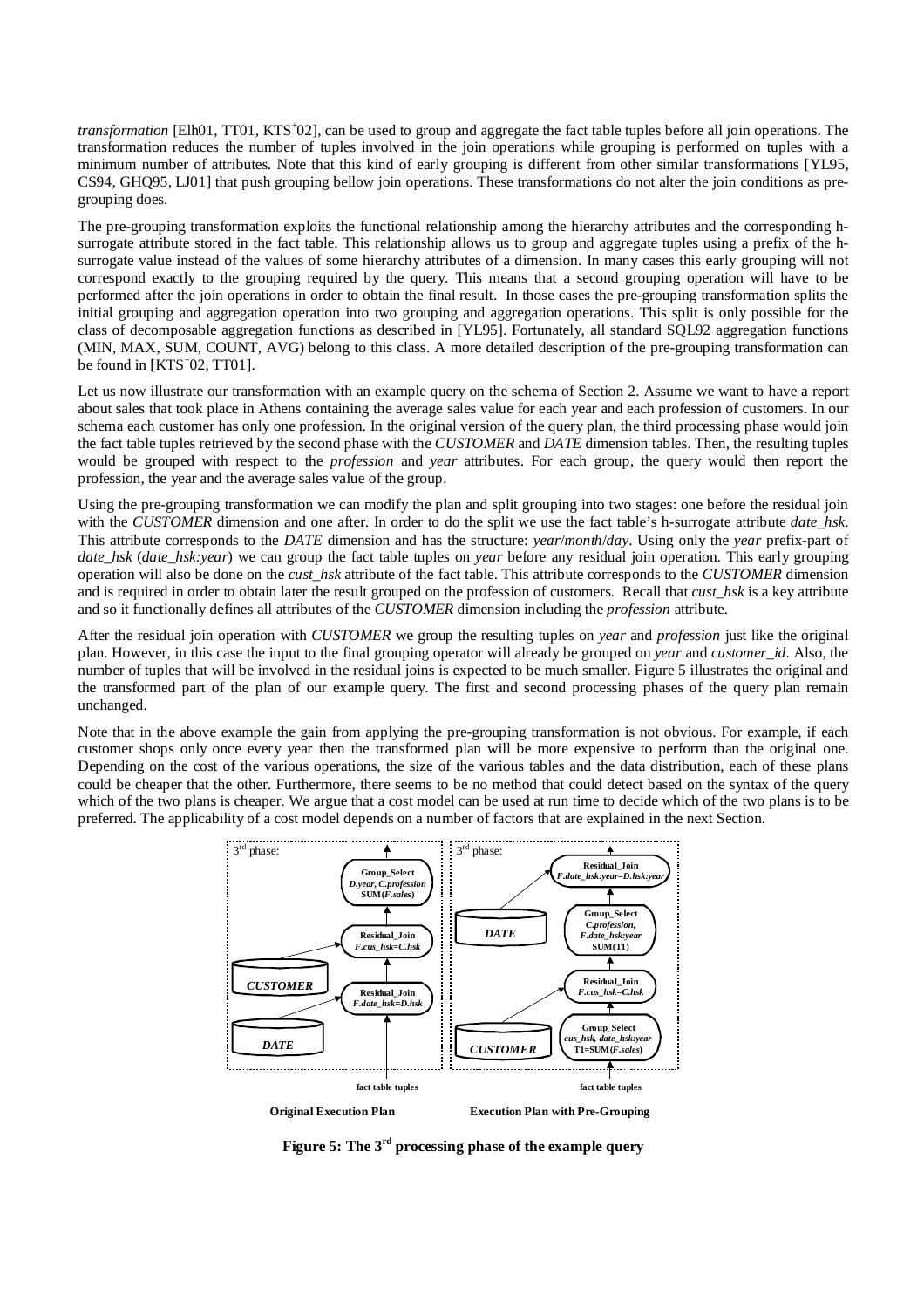### **4. Cost-based optimization**

The pre-grouping transformation described in the previous Section is expected to improve execution of most of the queries. However, in some cases the cost added by the additional grouping operation may exceed the benefits resulting from the early grouping of fact table tuples. Such situations are not easily detected due to the complexity of query-processing plans. The only obvious way to identify when it is beneficial to apply the pre-grouping transformation is to use a cost model and estimate the cost of the original and of the transformed plan. Using these estimates an optimizer can select the plan that is expected to be cheaper.

In order to use the cost model the optimizer needs statistical information about the data involved in the query. The accuracy of the cost estimation depends on both the quality of the cost model and on the accuracy of the statistical information used.

#### **4.1. The cost model**

In the following we define a cost model that can be used to estimate the effect of the pre-grouping transformation. Since pregrouping affects only join and grouping operations we need to define cost formulas only for these operations. The cost formulas will estimate the cost of an operator counting only the time required to perform the I/O operations. The CPU time is not used in the cost formula because it is expected to be only a small fraction of the total execution time.

In accordance to other recent cost models [Gra93, HCLS97, HR96] we assume that the I/O operations transfer blocks of data. Each I/O operation can transfer one or more sequential blocks. All blocks of a table are assumed to be stored sequentially on disk. The cost of transferring *N* sequential blocks in one I/O operation is given by the formula  $C_{10}(N) = T_K + N \times T_T$ where  $T_K$  is the average seek and latency time of the disk and  $T_T$  is the transfer time for one disk block.

In order to derive an accurate cost formula we need to know the exact algorithm used to implement these operations. Based on the structure of the database, the expected sizes of the fact and dimension tables and the expected available memory, we select the most promising algorithms for the implementation of the residual join and group operations.

For the grouping operator we consider two algorithms based on hashing. If the entire result of grouping can fit in memory then we can use simple hashing. Otherwise the best algorithm in our case seems to be hybrid-hash without overflow avoidance [Gra93]. For the implementation of the join operations we consider two algorithms: the standard merge-join algorithm and a specialized main-memory nested-loop algorithm. The merge-join algorithm is efficient in our case because the dimension tables are already sorted on the h-surrogate attribute. The specialized main-memory nested-loop algorithm is applicable when the part of the dimension table that is required for the join can fit in memory.

| Algorithm                      | $C_{x}$ : Cost Formula                                                                                                                                                                       | $M_{x}$ : Memory required                                         |
|--------------------------------|----------------------------------------------------------------------------------------------------------------------------------------------------------------------------------------------|-------------------------------------------------------------------|
| <b>Basic I/O</b><br>operation  | $C_{10}(N) = T_K + N \times T_T$                                                                                                                                                             | $M_{10} = N$                                                      |
| <b>Hybrid-Hash</b><br>Grouping | $C_{HHG} = C_{IO}(N) \times 2 \times \left[ R - \left( M - \left  \frac{\frac{R \times F}{G} - M}{M - N} \right  \times N \right) \times \frac{G}{F} \right]$                                | $M_{HHG} \ge \left  \sqrt{\frac{R \times N}{G}} \right $          |
| Simple-Hash<br>Grouping        | $C_{SHG}=0$                                                                                                                                                                                  | $M_{SHG} \geq \left  \frac{R \times E \times F}{G} \right $       |
| Merge-Join                     | $C_{IO}(N) \times \left(2 \times \left \frac{R}{N}\right  + \left \frac{D \times W}{N}\right \right) \leq C_{MJ}$                                                                            | $M_{_{MJ}} \geq \left  \sqrt{R \times (N+1)} \right $             |
|                                | $C_{MJ} \leq C_{IO}(N) \times \left(2 \times \left\lceil \frac{R}{N} \right\rceil + \min \left( \left\lceil \frac{D}{N} \right\rceil, \left\lceil  D  \times W \right\rceil \right) \right)$ |                                                                   |
| Main-<br><b>Memory Join</b>    | $\left  C_{IO}(N) \times \left  \frac{D \times Q}{N} \right  \leq C_{MMJ} \leq C_{IO}(N) \times \min \left( \left  \frac{D}{N} \right , \left\lceil  D  \times Q \right\rceil \right)$       | $M_{MMI} = \begin{bmatrix} D \times Q \times S + N \end{bmatrix}$ |

**Table 1: The cost formulas and memory requirements of the algorithms**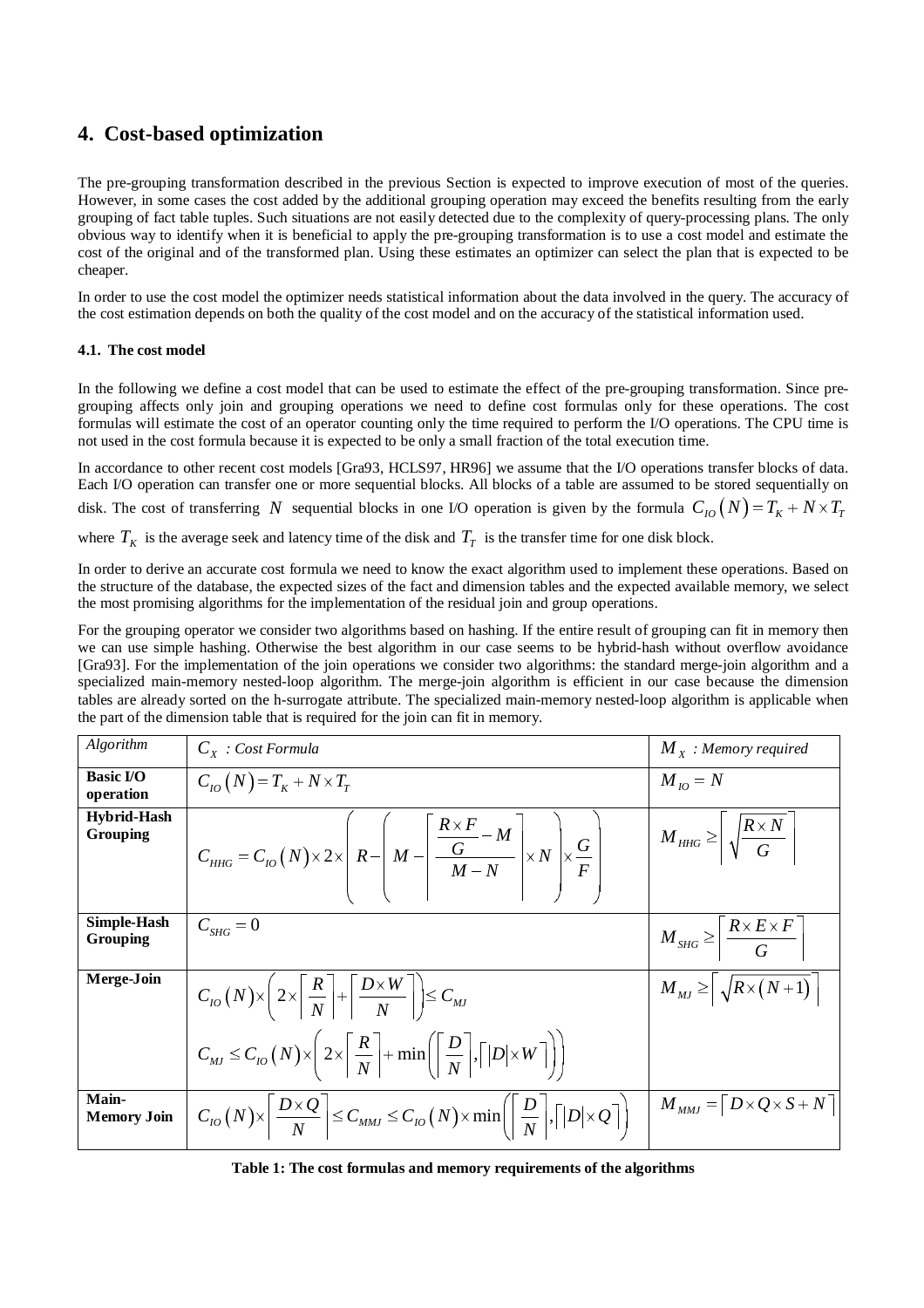We assume that query-processing plans execute the various operators in a pipelined fashion. This means that the cost formulas consider that the input to the algorithm is already in memory and the final output is also left in memory. In the case of joins, the input is considered to be only the stream of fact table tuples while any I/O operations on the dimension tables must be counted. We proceed now to discuss the cost of each algorithm.

#### **4.2. The hybrid-hash grouping algorithm**

The hybrid-hash grouping algorithm is described in [Gra93]. In general, the efficiency of hybrid-hash depends on hashing value skewness. Using statistics on the grouping attributes the algorithm can properly adjust the hash function and perform efficiently.

In order to estimate the cost of this algorithm we need accurate statistics about the size of the input and the size of the output. The size of the output is best expressed using the grouping factor G, which represents the average number of tuples that are grouped into one result tuple. If the input size is *R* pages the output will be  $\lceil R/G \rceil$  pages.

The derived cost formula for this algorithm depends on three parameters. The first one is the universal *fudge factor*  $F = 1.2$  [DKO<sup>+</sup>84, Sha86, HCLS97]. This constant factor estimates the overhead of storing data in has [DKO<sup>+</sup>84, Sha86, HCLS97]. This constant factor estimates the overhead of storing data in hash tables. A second parameter is the cluster size *N* used to perform the I/O operations. The optimal selection of this parameter is beyond the scope of this paper. Finally, the number of memory blocks  $M<sub>HHG</sub>$  allocated to the algorithm can also influence its cost. In order for the algorithm to work without overflow [Gra93], this parameter must satisfy the formula in Table 1. In that table,  $C_{HHG}$  is the cost of the hybrid-hash grouping without overflow avoidance on an input of  $R$  pages, when the grouping factor is  $G$ , the available memory is  $M_{HHJ}$  pages and each I/O operation reads N pages.

#### **4.3. The simple-hash grouping algorithm**

This algorithm assumes that the entire result set of grouped tuples can fit in memory. Due to the decomposition property of the aggregation functions, the algorithm can compute the final grouping tuples by examining only one input tuple each time. In this case no I/O operation is needed for intermediate results. So, the I/O cost of this algorithm ( $C_{SHG}$ ), as shown in Table 1, is zero.

The memory required by this algorithm depends among others on the number of aggregations that must be computed and attached to the output tuples. We use the factor *E* to represent the ratio: average size of result tuples / average size of input tuples. The amount of required memory  $M_{SHG}$  is shown in Table 1. This formula needs an accurate estimation of the input size *R* and of the grouping factor *G* .

#### **4.4. The merge-join algorithm**

The merge-join algorithm is used to join fact table tuples to a dimension table. The fact table tuples, which are considered as the main input of the algorithm, may have already been processed by a number of grouping or other join operations. As already mentioned, the join is applied on the appropriate h-surrogate attribute. Since the dimension tables are stored sorted on this attribute the algorithm needs to sort only its main input source.

We make the reasonable assumption that the memory provided to the algorithm is enough to perform the sort and join in only two rounds. In the first round the main input is divided into a number of sorted partitions. In the second step the partitions are merged into a stream of sorted tuples. These tuples are joined with the dimension table tuples, which are retrieved on-demand using the index on the h-surrogate attribute of the dimension table. Therefore, some parts of the dimension table that are not required for the join will not be retrieved at all. Note, however, that the dimension table is read using clusters of *N* blocks, which may lead to reading unnecessary pages.

The cost of the algorithm, given that each I/O operation reads or writes *N* pages, is defined by  $C_{MI}$  in Table 1. The formulas

give the upper and lower bound for this cost. An average case cost can be computed from those bounds. In these formulas, *R* is the number of pages of the main input,  $D$  is the total number of pages of the dimension table and  $W$  is the selectivity factor of the join for the dimension table, i.e., the number of dimension table tuples needed in the join divided by the total number of dimension table tuples. *W* can be estimated either by using histograms on the corresponding h-surrogate attribute in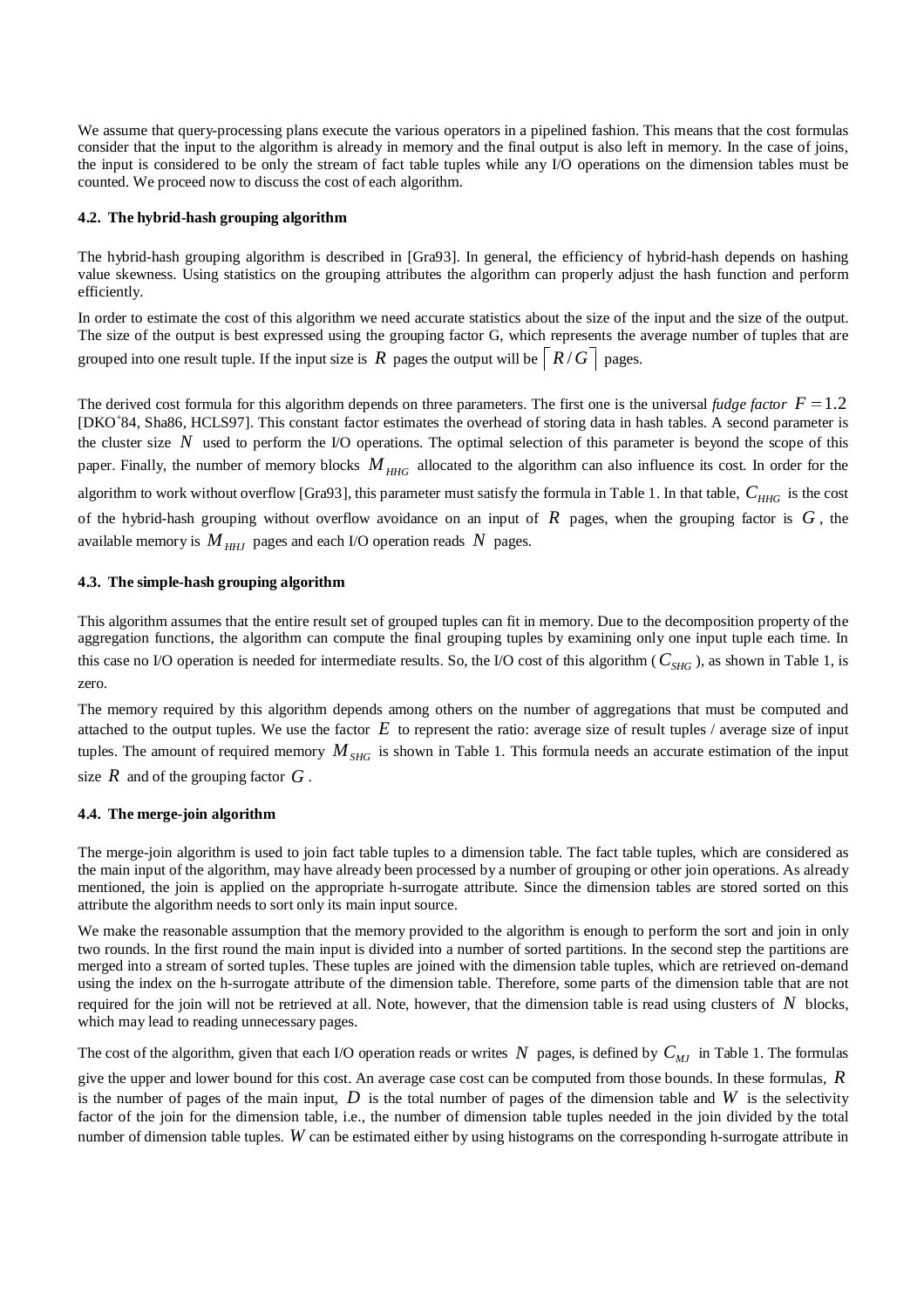the fact table or by using the identified h-surrogate ranges for the dimension being joined. The accuracy of the cost formula depends mainly on the estimation of parameter  $R$ , which is expected to be much larger than  $D$ .

The obvious memory requirements for this variation of merge-join are described by  $M_{MI}$  in Table 1.

#### **4.5. The main-memory nested-loop join algorithm**

The main-memory nested-loop join algorithm is a variation of the standard nested-loop join algorithm<sup>1</sup>. The only difference to the standard algorithm is that before starting the join process the algorithm reads in memory all the dimension table tuples that might be needed for the join process. The algorithm is applicable only when these tuples, after projecting out all attributes that are not needed, can fit in the allocated memory. In the adopted class of OLAP queries, we expect that many residual join operations will involve only a relatively small number of dimension table tuples. In these cases the algorithm can perform very efficiently as it does not perform any I/O operations for intermediate results.

Furthermore, the main-memory nested-loop join algorithm benefits from the computation of h-surrogate ranges that is performed in the first phase of the query-processing plan. When the query defines local restrictions on a dimension, these restrictions are transformed to h-surrogate ranges. The join algorithm can use these ranges to identify and retrieve all dimension table tuples that might participate in the join. Recall that a dimension table tuple that does not satisfy the local predicate cannot mach any fact table tuple that participates in the residual joins. The retrieval of dimension table tuples using the h-surrogate ranges is very efficient since the dimension tables are stored sorted on the h-surrogate attribute.

The algorithm reads during each I/O operation chunks of *N* pages. The selection of the first of those pages is done using the h-surrogate ranges provided by the first phase of the query-processing plan, the index on the h-surrogate attribute of the dimension table and an internal variable that keeps track of the highest h-surrogate value read so far. The algorithm uses the hsurrogate ranges in a sorted fashion. Hence, the algorithm performs a kind of a sequential scan of the dimension table. The only difference is that it may avoid fetching pages containing h-surrogate values that are not part of any h-surrogate range.

Using the above description we define in Table 1 the upper and lower bounds for the cost of the algorithm  $C_{MMI}$ . This allows us also to compute the average case cost of the algorithm. The formulas use the percentage  $(Q)$  of the dimension table tuples that may be involved in the join and are retrieved in memory. Also, they use the total number of pages  $(D)$  of the dimension table and the percentage  $(S)$  of the dimension table tuple size that is needed for the join. Parameter  $S$  is defined to be the average size of the dimension table tuple after projecting out all attributes not required by the join divided by the average size of the dimension table tuples.

The memory required by the algorithm ( $M_{MMI}$ ) is the memory needed to store the required part of the relevant dimension table tuples plus *N* pages needed as temporary space for reading chunks of dimension table pages. The formula that computes  $M_{MMI}$  is presented in Table 1 and is based on the same set of parameters ( $Q$ ,  $D$ ,  $S$ ). All these parameters can be computed from the catalog information describing the dimension table, the syntax of the query and the index on the h-surrogate attribute of the dimension table. In that sense, they can be accurately estimated even without using any histograms or other detailed statistical information.

#### **4.6. The statistics estimation problem**

-

Apart from the main-memory nested-loop join algorithm, the formulas for the rest of the algorithms require a good estimation of the parameter  $R$ . This parameter is always functionally dependent on the number of fact table tuples ( $R^0$ ) retrieved in the second phase of the query-processing plan. Furthermore, the grouping operators need an accurate estimation of the grouping factor *G* . These two parameters are also related, since the *G* factor of a grouping operation influences the parameter *R* of all subsequent operations.

The problem of estimating  $R^0$  seems to be a typical selectivity-estimation problem in a multidimensional space. In our case the dimensions of the multidimensional space are the h-surrogate attributes of the fact table. There are however a number of peculiarities: (a) the multidimensional space is extremely large and extremely sparse, (b) the space is usually defined on a large number of dimensions, (c) the fact table is frequently updated and (d) the estimations that we usually require are on a very small portion of this space. It is well known that the above problems deteriorate the performance and efficiency of all known multidimensional statistical methods. Furthermore, the size and maintenance of such statistics is quite problematic.

<sup>&</sup>lt;sup>1</sup> More accurately, it is a variation of the nested-block join algorithm.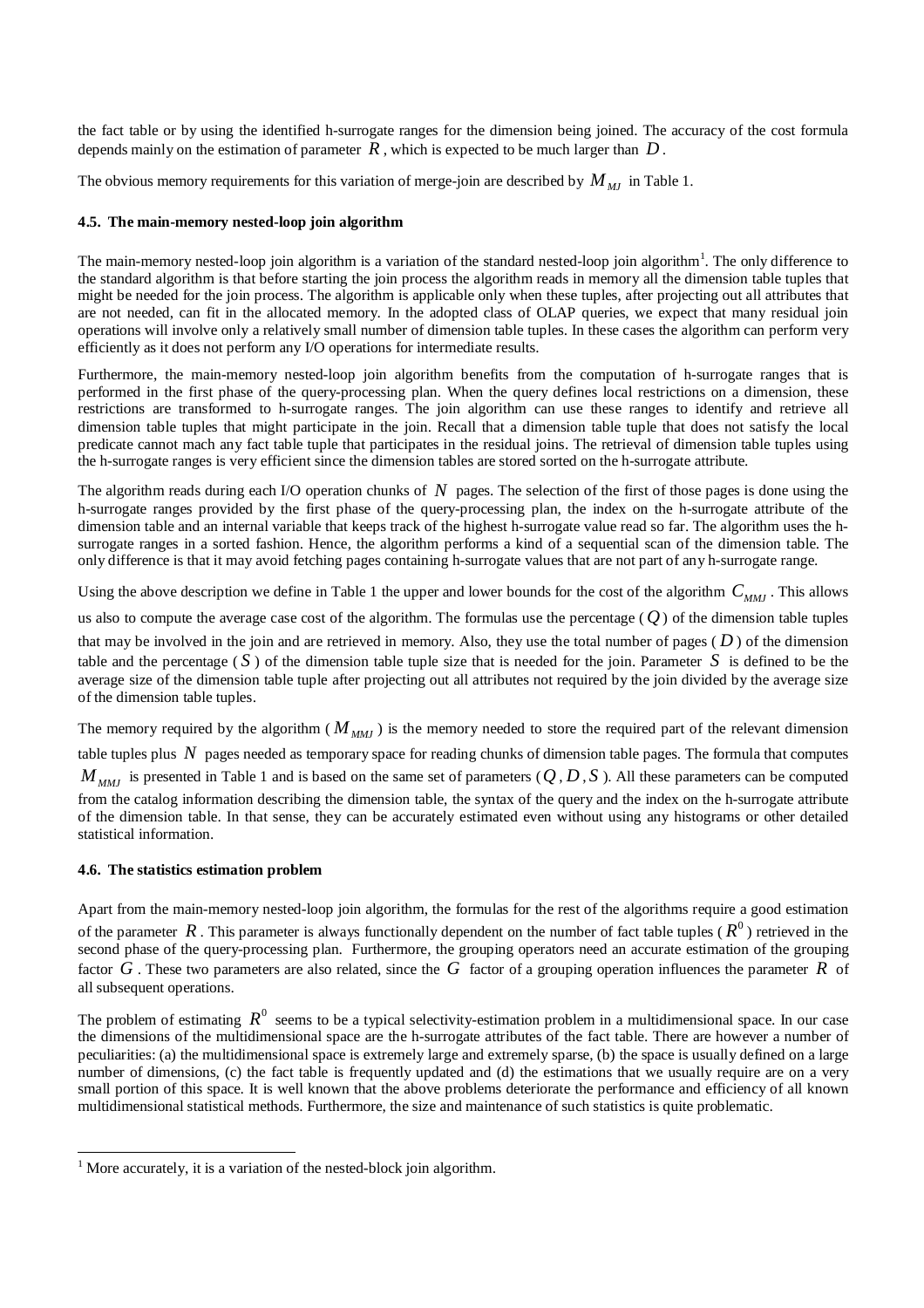In the framework of the European IST project [EDITH], we have analyzed a real-world data warehouse of a retailing company and have observed that the space defined by a five dimensional fact table was  $7.5 \times 10^{13}$ , while the fact table contained only  $8.5 \times 10^6$  tuples resulting in a density of about  $1.13 \times 10^{-7}$ .

 $\times 10^{-7}$ .<br>also qui<br>utes can<br>se attrib The problem of estimating the grouping factor *G* is also quite complex. *G* depends on the number of distinct combinations of values for a given set of attributes. Those attributes can belong to the fact table and/or to any of the dimension tables. Furthermore, explicit or implicit restrictions on those attributes must be accounted for. If the set of attributes is known at design time then a multidimensional histogram (for example MHIST [PI97]) can be constructed on this set. This histogram can then be used to compute *G* by counting the number of multidimensional points stored by the histogram. This can also be done using restrictions on the values of attributes. The problem with this kind of histograms is that they tend to be quite large and expensive to maintain. Especially, since the histogram contains information about the fact table, which is frequently updated, the maintenance problem is very important.

If the set of attributes is not known in advance we can estimate G only by combining relevant histograms and using the value independence assumption. However, the error in such an approach is expected to be quite high.

#### **4.7. The cost-based optimization process**

Closing this section, we make a statement on the optimization process. In order to use the cost model we first need to estimate the number of tuples retrieved during the second phase of the query-processing plan and the number of blocks  $R^0$  needed for their storage. In addition, we need to know the number of group tuples resulting from each group operator. This is expressed using a grouping factor *G* that must be estimated for each group operator of the original and transformed query plan.

Using the cost formulas of Table 1 and a fixed join order, the optimizer can estimate the memory requirements and cost for each possible combination of join and grouping algorithms. This process has to be done for the original as well as for the transformed plan. Then it can select the cheapest plan that does not exceed the total memory allocated for the third phase of the plan. Recall that the operators are connected in a pipeline fashion meaning that the total memory required is the sum of memory requirements of each of the operators. This does not hold for the merge-join algorithm that interrupts pipelining.

### **5. Conclusions and future work**

In this paper we have defined a cost-based method for the optimal application of the pre-grouping transformation. This transformation can significantly improve the processing of typical aggregation star queries on data warehouses that use hsurrogates and multidimensional access methods to hierarchically cluster fact tables. In particular, we have examined the operations involved in the pre-grouping transformation and identified the most suitable implementation algorithms. The algorithms have been analyzed and a detailed cost model has been defined. Furthermore, we have presented the memory requirements of each algorithm in order to allow pipelining execution-plans to be considered.

A rather obvious result exposed by the cost model is the need for accurate estimation of the number of materialized fact table tuples as well as the estimation of the various grouping factors. The estimation of these crucial cost-model parameters is not a trivial task due to a number of issues that we have presented and discussed in this paper.

In terms of a future work, we plan to perform experiments that will attempt to identify the multidimensional statistical method that can best estimate the needed parameters. Also, we plan to investigate the impact from using the cost-based method by measuring the importance of selecting the best plan on real-world data and queries.

The work presented in this paper can easily be extended in order to optimize other aspects of the query-processing plan like the selection of the optimal join order.